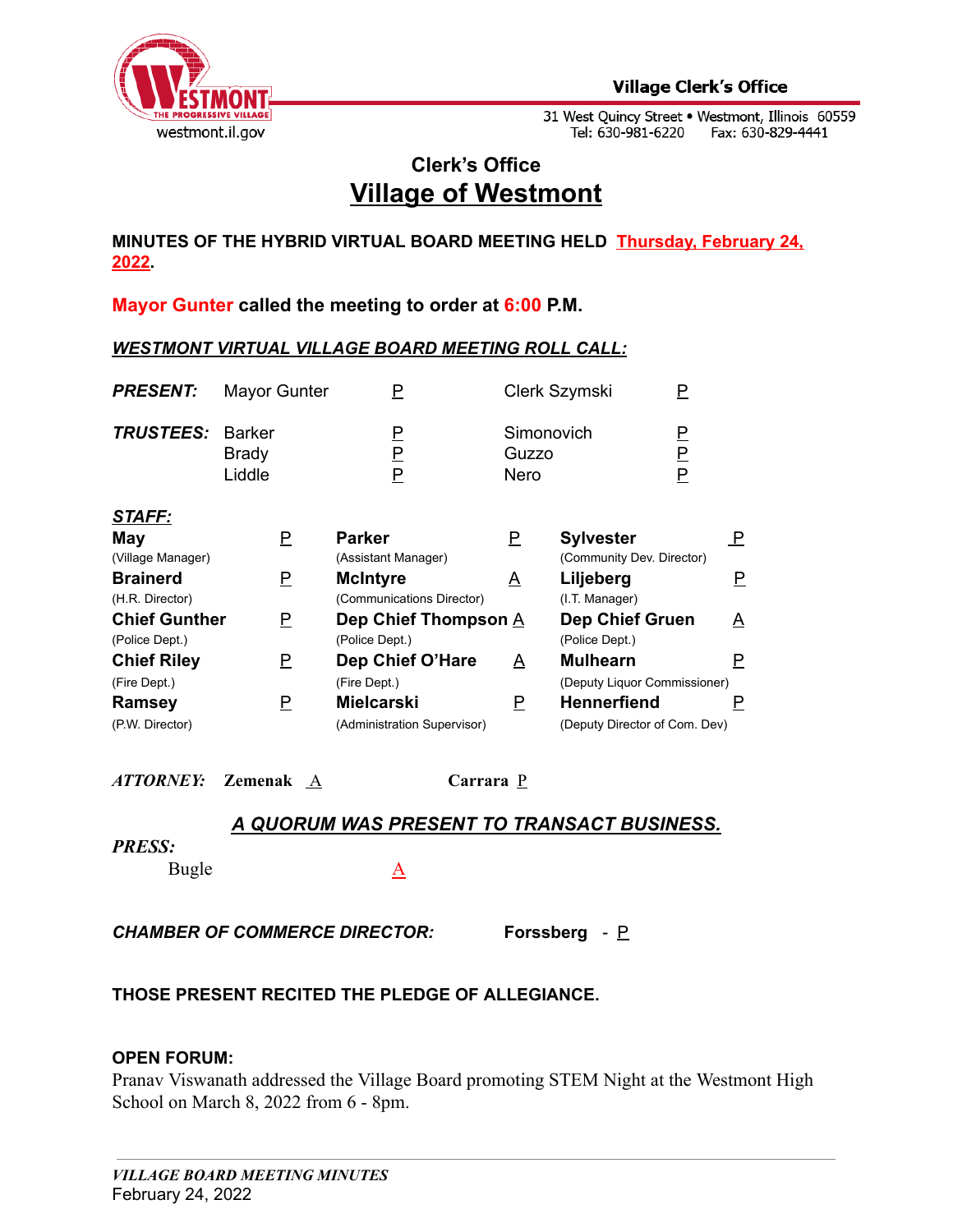

31 West Quincy Street . Westmont, Illinois 60559 Tel: 630-981-6220 Fax: 630-829-4441

## **VOTING KEY: A**=ABSENT **AB**=ABSTAIN **N**=NO **W**=Withdrawn

**P**=PRESENT **Y**=YES **R**=RECUSE

**Note:** *The items listed in these minutes are summaries only and are not meant to be a direct transcript of the Mayor's, Manager's, Clerk's and Trustees' comments. For actual quotes of the referenced items please refer to the Archival video copy of this meeting.*

## **VOTING SUMMARY**

|                           |  | 3 | b | b |  |
|---------------------------|--|---|---|---|--|
| <b>TRUSTEE BARKER</b>     |  |   |   |   |  |
| <b>TRUSTEE BRADY</b>      |  |   |   |   |  |
| <b>TRUSTEE GUZZO</b>      |  |   |   |   |  |
| <b>TRUSTEE LIDDLE</b>     |  |   |   |   |  |
| <b>TRUSTEE NERO</b>       |  |   |   |   |  |
| <b>TRUSTEE SIMONOVICH</b> |  |   |   |   |  |

## **REPORTS**

## **Mayor Gunter**

- Mayor Gunter asked Chief Riley to give an update on COVID-19.
	- February 28, 2022 we will be without masks.
	- Currently the positivity rate is 3.0% in DuPage County.
	- There have been 206,183 cases in DuPage County with 1,769 deaths.
	- In Westmont there have been 5,006 cases and 98 deaths.
	- Sam from Westmont Pharmacy, 2 W Burlington, is offering vaccines on Saturday, February 26th from 9am - 1pm.
- Village Communications is now creating and publishing the new Westmont Community News magazine. The next issue will be printed and distributed throughout the community in early March. A digital copy will also be published online.
- FMC is hosting a USA Swimming event and other swimming events.
	- Professional swimmers from throughout the country will be coming to Westmont on the weekend of March 4 to compete in this pro event that ultimately recruits athletes for the U.S. Olympic team. Ticket information will be available soon.
	- The IL High School Association is having their boys swimming meet at the FMC Natatorium as well.
- The Westmont Park District had a successful event at TY Warner Park. Congratulations to the Park District on their successful event. It is reported that over 700 people participated.
- Congratulations to Westmont for achieving the designation of Sol Smart Bronze. This is a recognition in our Community for taking bold steps to make it faster, easier, and more affordable to get solar.
	- Trustee Barker talked about a great effort that was made by EIC to make Westmont more solar friendly.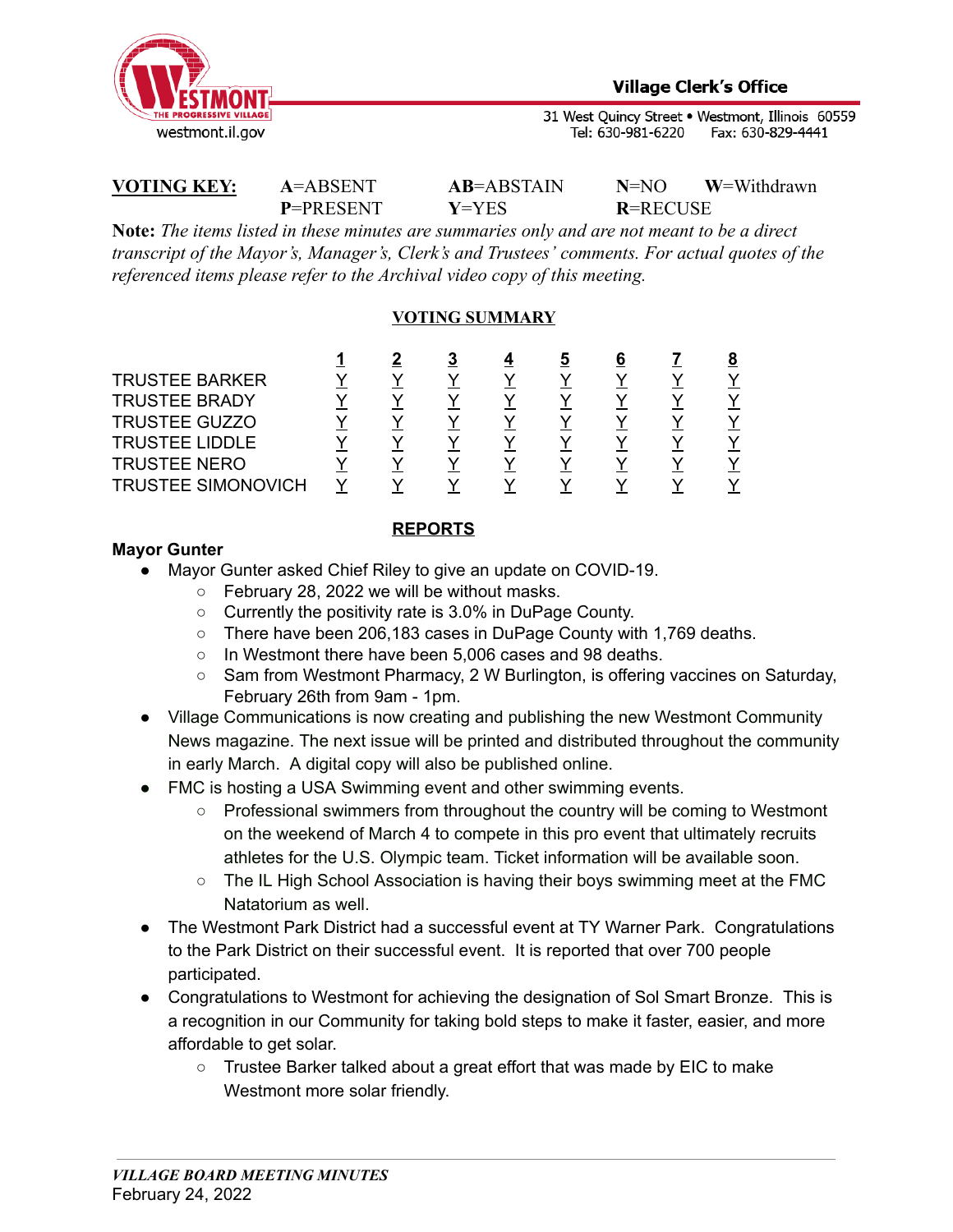

31 West Quincy Street . Westmont, Illinois 60559 Tel: 630-981-6220 Fax: 630-829-4441

## **Clerk Szymski**

- Nomination forms are available for the Westmont Citizen of the Year. You can pick up forms from Village hall, the Westmont Chamber office, and online at westmontchamber.com. The deadline is Friday, March 4th at noon.
- We held a Public Information Committee yesterday and received updates regarding numerous community events, all of which will be promoted on the Village website.
- The Lions Club has their reverse raffle tomorrow night. You can buy tickets on the day of the event.
- Happy Birthday to Trustee Guzzo, Toni Gunter, and Mayor Gunter. They all have February Birthdays.

## **Trustee Liddle**

- **●** Recapped the Administration meeting from earlier today. The following items were discussed:
	- Class 22 & 23 Liquor Licenses, changes to annual fees for video gaming terminals, comparison of license fees with other towns.
	- Zoning Amendments were discussed for home occupations
	- Compensation study for employees
- Welcomed Scott Williams who is our new Planner I. He joined the Community Development team on Tuesday, February 22nd.
- The Fire Department is accepting applications for a Part Time Administrative Assistant II.
- There will be a new utility billing system implemented for waste hauling and water service. Details will be published on the Village website.
- Westmont will resume collections on past due water bill accounts. Citizens are encouraged to pay their bills in full to avoid shut offs and/or fines.
- Please see our website for info regarding a DuPage County program to financially assist qualifying residents with their water bills.
- There is one community event that is coming up and it is the St. Paddy's Day Jig  $\&$ Swig Event. Eight (8) Westmont businesses will be participating this year. The event will be Saturday, March 12. Sign up at westmontevents.com

## **Trustee Nero**

- The next Public Works Committee meeting will be March 24, 2022 at 4:30pm at Village Hall.
- We have just had over 25 inches of snow and we used 877 tons of road salt and 9,800 lbs of bag salt.
- The new Village of Westmont fueling center is now up and running. The fueling center contains 4,000 gallons of unleaded fuel and 4,000 gallons of diesel fuel. All Village departments now have access to the fueling center.
- The Westmont Public works open house will be on Saturday, May 21st from 10:00 am. -1:00pm.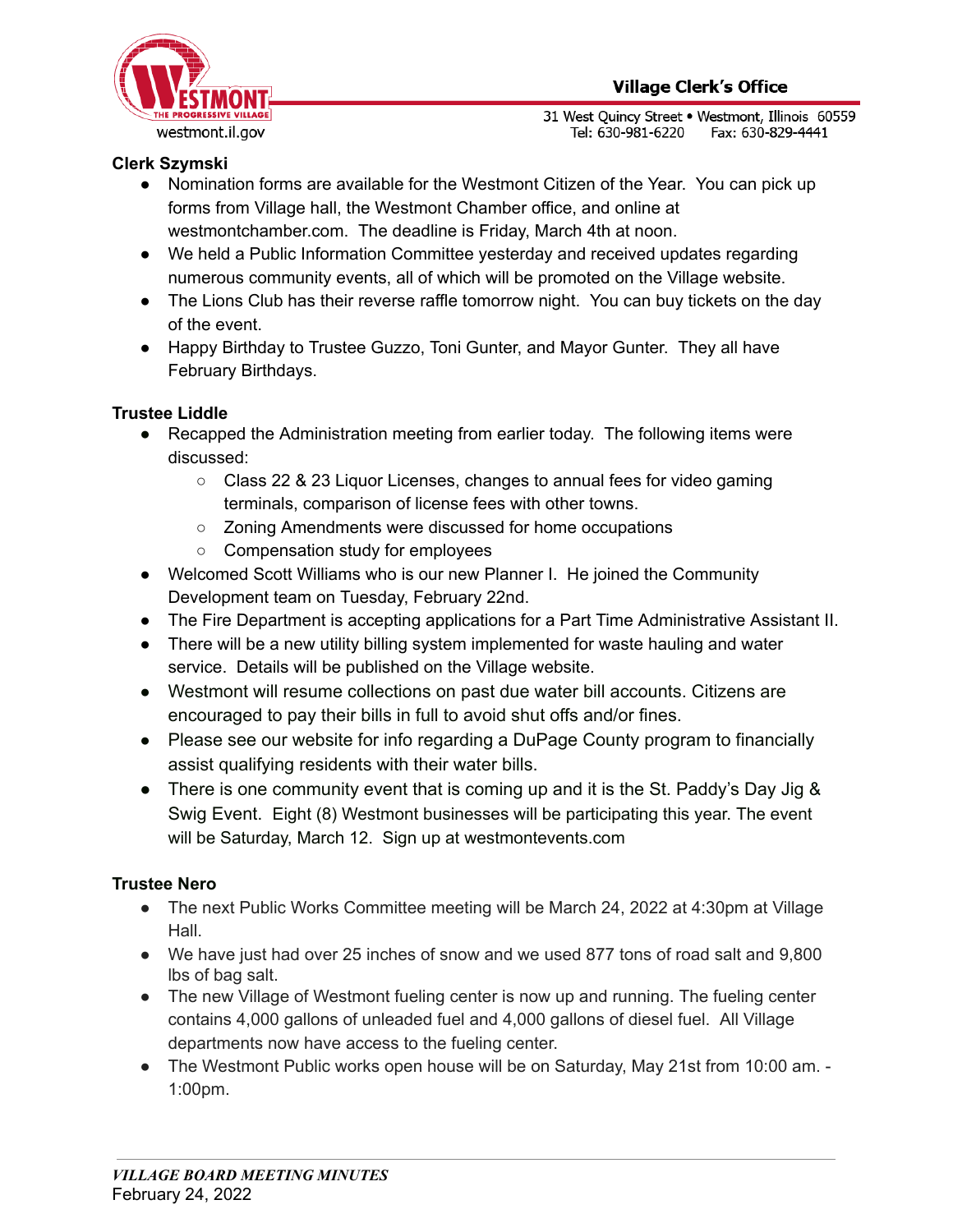31 West Quincy Street . Westmont, Illinois 60559 Tel: 630-981-6220 Fax: 630-829-4441

## **Trustee Simonvich**

- The next Police Public Safety Committee will be on April 21, 2022.
- We are also doing a prescription drug take back program through the Westmont Police **Department**

## **Trustee Brady**

- The Community Development Department will like to welcome their newest staff member, Scott Williams. He has filled the Planner I vacancy.
- At its February meeting, the PZC reviewed plans for the Park District for a new facility at Veterans Park and recommended approval. This item will be on tonight's agenda.
- In March Planning and Zoning will be reviewing three items.
	- A proposal to modify the building at 910 Pasquinelli Drive.
	- Construction of a new residential duplex at 413 N. Cass.
	- There are requests from the owner of 3500 Midwest Road to modify allowable and land use property.
- We are now in the middle of restaurant week, which concludes on February 27th. The restaurants have a special menu and there's at least over 20 participating restaurants. Encouraged everyone to visit our local restaurants.
- Go to the Chamber of Commerce website and vote for your favorite restaurants. Voting begins March 3rd.

## **Trustee Johanik-Guzzo**

- Our next Fire Public Safety Committee meeting will be March 10, 2022, 4:30pm at Village Hall.
- Signup is open for the Virtual Citizen's Fire Academy. This is a virtual 5 week class that begins on April 5 and runs through May 3.

## **Trustee Barker**

- Sign ups are continuing for the No Mow Til' Mother's Day Program. You can get additional information on the Village website.
- Composting, yard waste & brush pick up programs resume April 4th. That information is available through the Waste management website at wm.com
- There is a tree seedling giveaway. Sign up online and the pick up day is Arbor Day.
- The Village of Westmont is hosting a special recycling event to dispose of household hazardous waste. It will be held at the new Public Works facility, April 16, 2022, 8:00 a.m. to Noon. Electronics will be accepted as well as textiles, lightbulbs, and more. Visit the Village website for more information.
- Westmont First will meet in March and they hope to review the community mural program soon.

## **ITEMS TO BE REMOVED FROM CONSENT AGENDA:**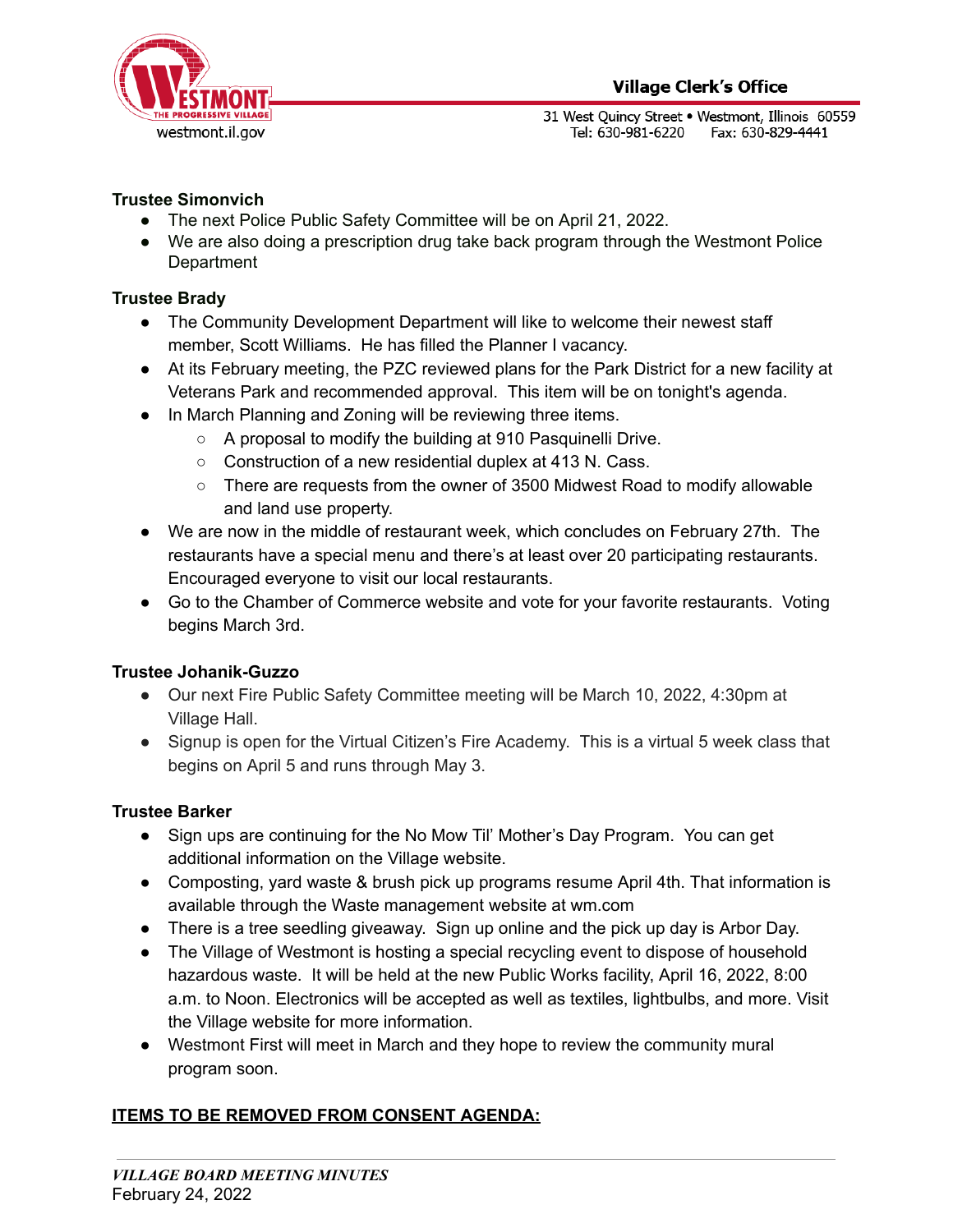

31 West Quincy Street . Westmont, Illinois 60559 Tel: 630-981-6220 Fax: 630-829-4441

No items to be removed from the consent agenda.

#### **CONSENT AGENDA [Omnibus Vote]:**

**Village Manager May** addressed the Board on this agenda item.

Motion by **Trustee Liddle** to approve the consent agenda.

#### **(A) BOARD MEETING MINUTES**

Board to consider approving the minutes of the Village Board meeting held February 10, 2022.

#### **(B) FINANCE ORDINANCE #21: Dated February 24, 2022** in the amount of **\$ 1,717,161.51**

#### **(C) PURCHASE ORDERS**

| 22202133                        | DuPage Metropolitan Enforcement Group | \$ | 108,284.00 |
|---------------------------------|---------------------------------------|----|------------|
| 22202134                        | Visu-Sewer                            |    | 37.410.00  |
| <b>Total of Purchase Orders</b> |                                       |    | 145,694.00 |

### **(D) TOTAL OF PURCHASE ORDERS & FINANCE ORDINANCE: \$ 1,862,855.51**

Seconded by **Trustee Nero** and the motion passed.

#### **VOTE ON MOTION #1**

Ayes: Barker, Brady, Guzzo, Liddle, Nero, Simonovich Nays: None Absent: None

#### **UNFINISHED BUSINESS**

There is no unfinished business.

#### **NEW BUSINESS**

#### **(2) PLANNING & ZONING COMMISSION REAPPOINTMENT**

**Mayor Gunter** addressed the Board on this item.

Motion by **Trustee Nero** to reappointment of Craig Thomas to the Planning and Zoning Commission.

Seconded by **Trustee Barker** and the motion passed.

#### **VOTE ON MOTION #2**

Ayes: Barker, Brady, Guzzo, Liddle, Nero, Simonovich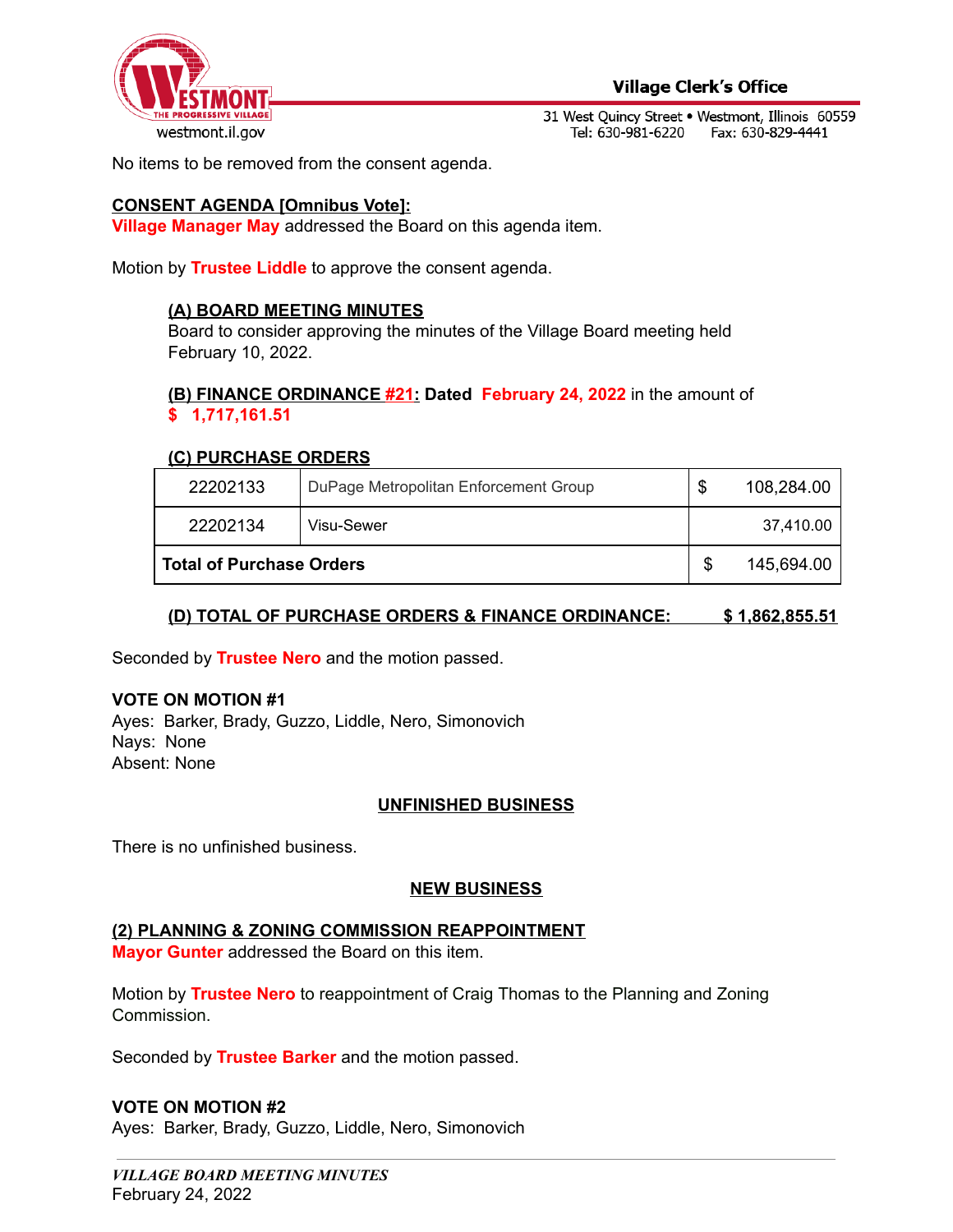

31 West Quincy Street . Westmont, Illinois 60559 Tel: 630-981-6220 Fax: 630-829-4441

Nays: None Absent: None

#### **(3) VETERANS MEMORIAL PARK MULTI-PURPOSE BLDG - 125 E RICHMOND STREET Community Development Director Sylvester and Park District Director Bob Fleck** addressed the Board on this item.

Motion by **Trustee Nero** consider an ordinance approving requests from the Westmont Park District, regarding the property located at 125 East Richmond Street (Veterans Memorial Park), for the following:

- 1. Special Use Permit for park facilities in the R-3 Single Family Detached Residential District.
- 2. Variance to allow a new multi-purpose building to encroach into the side yard adjoining Linden Avenue.

Seconded by **Trustee Liddle** and the motion passed.

### **VOTE ON MOTION #3**

Ayes: Barker, Brady, Guzzo, Liddle, Nero, Simonovich Nays: None Absent: None

## **(4) WATER SYSTEM REMOTE MONITORING AGREEMENTS**

**Public Works Director Ramsey** addressed the Board on this item.

Motion by **Trustee Liddle** consider an ordinance approving the following agreements to allow the Village to remotely monitor and manager its water distribution system:

- 1. Agreement for Services with Core & Main, LP for the installation and maintenance of a Sensus FlexNet AMI System; and
- 2. Software as a Service Agreement with Sensus USA Inc., for the Sensus-hosted software solution applications and support related to the Sensus FlexNet AMI System.

Seconded by **Trustee Guzzo** and the motion passed.

## **VOTE ON MOTION #4**

Ayes: Barker, Brady, Guzzo, Liddle, Nero, Simonovich Nays: None Absent: None

### **(5) 2020-21 ANNUAL COMPREHENSIVE FINANCIAL REPORT**

**Assistant Village Manager Parker, Dan Berg (Sikich), and Martha Trotter (Sikich)** addressed the Board on this item.

Motion by **Trustee Nero** to consider an ordinance accepting the FY 2020-21 Annual Comprehensive Financial Report (ACFR).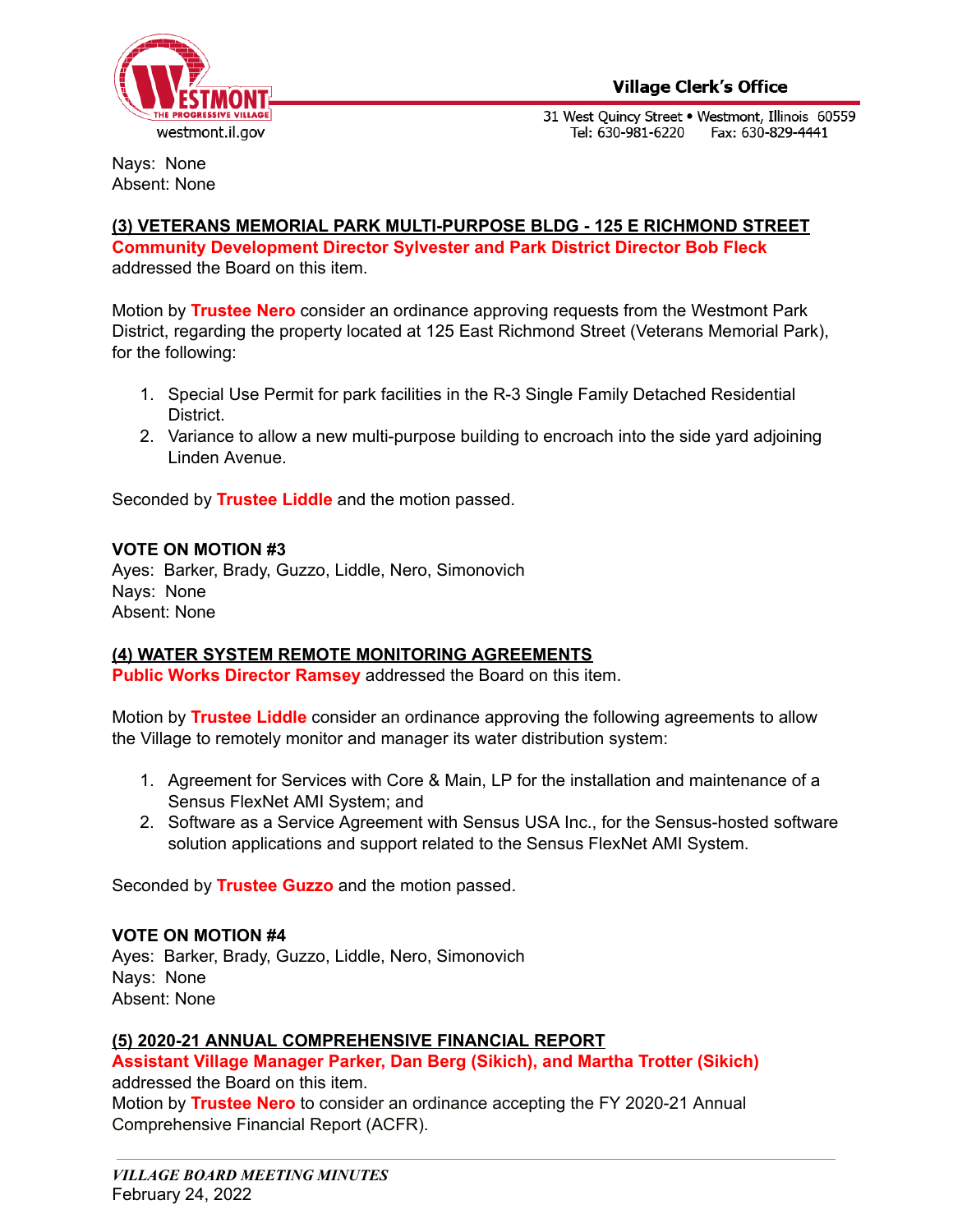

### **Village Clerk's Office**

31 West Quincy Street . Westmont, Illinois 60559 Tel: 630-981-6220 Fax: 630-829-4441

Seconded by **Trustee Liddle** and the motion passed.

#### **VOTE ON MOTION #5**

Ayes: Barker, Brady, Guzzo, Liddle, Nero, Simonovich Nays: None Absent: None

#### **MISCELLANEOUS:**

● Mayor Gunter reminded everyone that tomorrow night there is a reverse raffle at the Knights of Columbus.

### **(6) REQUEST FOR EXECUTIVE SESSION - 6:48PM**

**Mayor Gunter** addressed the Village Board on this item.

Motion by **Trustee Guzzo** to consider a motion to adjourn to Executive Session to discuss the following:

● Meeting with the Village's external auditor to discuss potential internal control weaknesses pursuant to section 2 C 29 of the Open Meetings Act.

Seconded by **Trustee Liddle** and the motion passed.

#### **VOTE ON MOTION #6**

Ayes: Barker, Brady, Guzzo, Liddle, Nero, Simonovich Nays: None Absent: None

#### **(7) EXECUTIVE SESSION ADJOURNED TO RECONVENE REGULAR MEETING**

Board to consider a motion to adjourn at 7:08pm.

Motion by **Trustee Liddle** to adjourn the meeting. Seconded by **Trustee Brady** and the motion passed.

#### **VOTE ON MOTION #7**

Ayes: Barker, Brady, Guzzo, Liddle, Simonovich Nays: None Absent: Nero

#### **(8) MEETING ADJOURNED AT 7:09 P.M.**